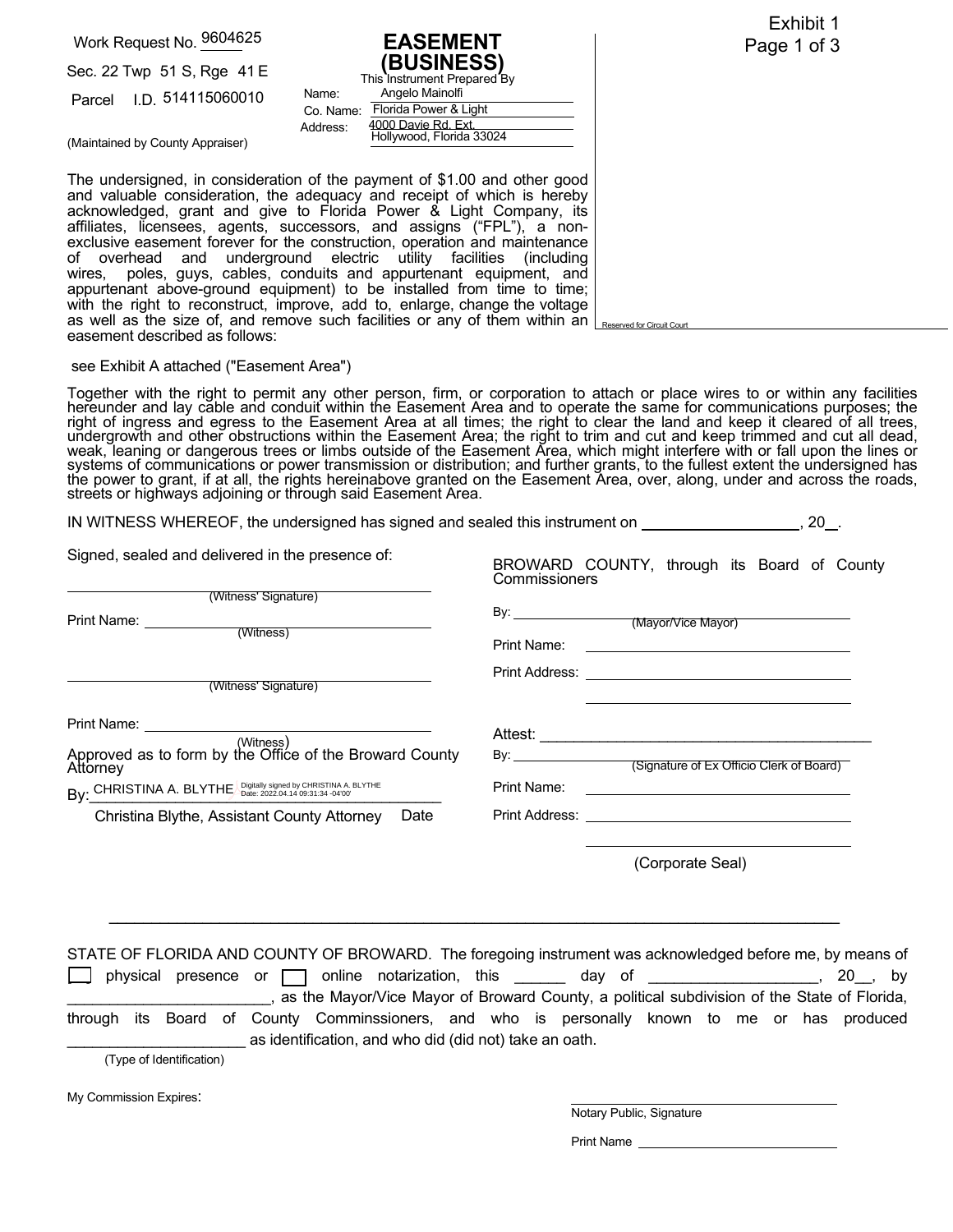## **DESCRIPTION OF FLORIDA POWER** & **LIGHT COMPANY LICENSE AREA**

A PARCEL OF LAND BEING 10 FEET IN WIDTH AND LYING 5 FEET EITHER SIDE OF THE FOLLOWING DESCRIBED CENTERLINE, SAID TRACT LIES WITHIN TRACT "A" OF THE PLAT OF NORTH PERRY AIRPORT, AS RECORDED IN PLAT BOOK 113, PAGE 30 OF THE PUBLIC RECORDS OF BROWARD COUNTY, FLORIDA AND BEING MORE PARTICULARLY DESCRIBED AS FOLLOWS:

COMMENCE AT A POINT ON THE SOUTH LINE OF SAID TRACT "A", SAID POINT ALSO BEING THE SOUTHWEST CORNER OF THE NORTHEAST QUARTER OF SAID SECTION 22, TOWNSHIP 51 SOUTH, RANGE 41 EAST; THENCE NORTH 88°50'17"EAST ALONG THE SOUTH LINE OF SAID TRACT "A" AND THE SOUTH LINE OF THE NORTHEAST QUARTER OF SAID SECTION 22 FOR A DISTANCE OF 2048.66 FEET TO A POINT; THENCE NORTH 01 °09'43" WEST, DEPARTING SOUTH LINE OF SAID TRACT "A" AND SOUTH LINE OF THE NORTHEAST QUARTER OF SAID SECTION 22 FOR A DISTANCE OF 198.91 FEET TO THE POINT OF BEGINNING OF THE FOLLOWING DESCRIBED CENTERLINE.

THENCE NORTH 12°28'22" EAST FOR A DISTANCE OF 72.86 FEET; THENCE NORTH 08°30'13" EAST FOR A DISTANCE OF 75.64 FEET; THENCE NORTH 00°00'50" EAST FOR A DISTANCE OF 104.92 FEET TO THE POINT OF TERMINUS. SIDE LINES OF SAID 10 FOOT WIDE STRIP BEING SHORTENED OR LENGTHENED TO FORM A CONTIGUOUS PARCEL.

SAID PARCEL SITUATE, LYING AND BEING IN THE CITY OF PEMBROKE PINES, BROWARD COUNTY, FLORIDA AND CONTAINING 2,534.3 SQUARE FEET, MORE OR LESS.

## **SURVEYOR'S NOTES:**

1. THE BASIS OF BEARINGS IS NORTH 88°50'17" EAST RELATIVE TO THE SOUTH LINE OF TRACT "A", PLAT OF PERRY AIRPORT, PLAT BOOK 113, PAGE 30, ALL OTHER BEARINGS ARE RELATIVE THERETO. 2. THIS MAP IS INTENDED TO BE DISPLAYED AT A SCALE OF 1"=40' OR SMALLER.

3. ADDITIONS OR DELETIONS TO THIS SKETCH BY ANYONE OTHER THAN THE SIGNING PARTY ARE PROHIBITED WITHOUT THE WRITTEN CONSENT OF THE THE SIGNING PARTY.

4. UNLESS IT BEARS THE SIGNATURE AND ORIGINAL SEAL OF A FLORIDA LICENSED SURVEYOR AND MAPPER, THIS DRAWING, SKETCH, MAP OR PLAT IS NOT VALID AND FOR INFORMATIONAL PURPOSES ONLY.

5. THIS SKETCH AND LEGAL DESCRIPTION HAVE BEEN PREPARED WITHOUT THE REVIEW OF OF THE TITLE POLICY OR OWNERSHIP AND ENCUMBERANCE REPORT AND IT IS POSSIBLE THAT THERE ARE EASEMENTS OR OTHER INSTRUMENTS WHICH COULD AFFECT THE SUBJECT PROPERTY, IN PARTICULAR OTHER EASEMENTS OF RECORD THAT MAY BE IN CONFLICT WITH THE GRANTING OF THIS EASEMENT LICENSE AREA.

6. NEITHER THE SKETCH NOR THE DESCRIPTION ARE COMPLETE WITHOUT THE OTHER. 7. THIS IS NOT A SURVEY.

## CERTIFICATE OF SURVEYOR:

I HEREBY CERTIFY THAT THIS SKETCH AND DESCRIPTION MEETS THE STANDARDS OF PRACTICE SET FOURTH IN RULE 5J-17.050-.052, OF THE FLORIDA ADMINISTRATIVE CODE, ADOPTED BY THE FLORIDA BOARD OF PROFESSIONAL SURVEYORS AND MAPPERS, PURSUANT TO CHAPTER 472.027 OF THE FLORIDA STATUTES.

Whidden  $D_{\text{attn}}$ 

**Thomas E**<br> $\frac{1}{\text{Thomas E Whidden}}$ <br> $\frac{\text{Data: EWhidden}}{\text{Date: } 2022.02.0117:41:10}$ 



THOMAS E. WHIDDEN PROFESSIONAL SURVEYOR AND MAPPER FLORIDA CERTIFICATION NUMBER 6225

> EXHIBIT A FPL LICENSE AREA

Whidden Surveying & Mapping, Inc. 9200 Belvedere Road, Ste 114 Royal Palm Beach, FL 33411 Phone: 561.790.5515 Fax: 561.790.6557 <www.whiddensurveying.com> Licensed Buisness No. 7232

| A WN<br>. DR | <br>™:HECKEL : | DATE | SCALE       | <b>NUMBER</b><br>w<br>ING | <b>CULL</b> |
|--------------|----------------|------|-------------|---------------------------|-------------|
| וטע          | ---<br>м       | ∽    | . .<br>---- | ாயும                      | ΛC          |
|              |                |      |             |                           |             |